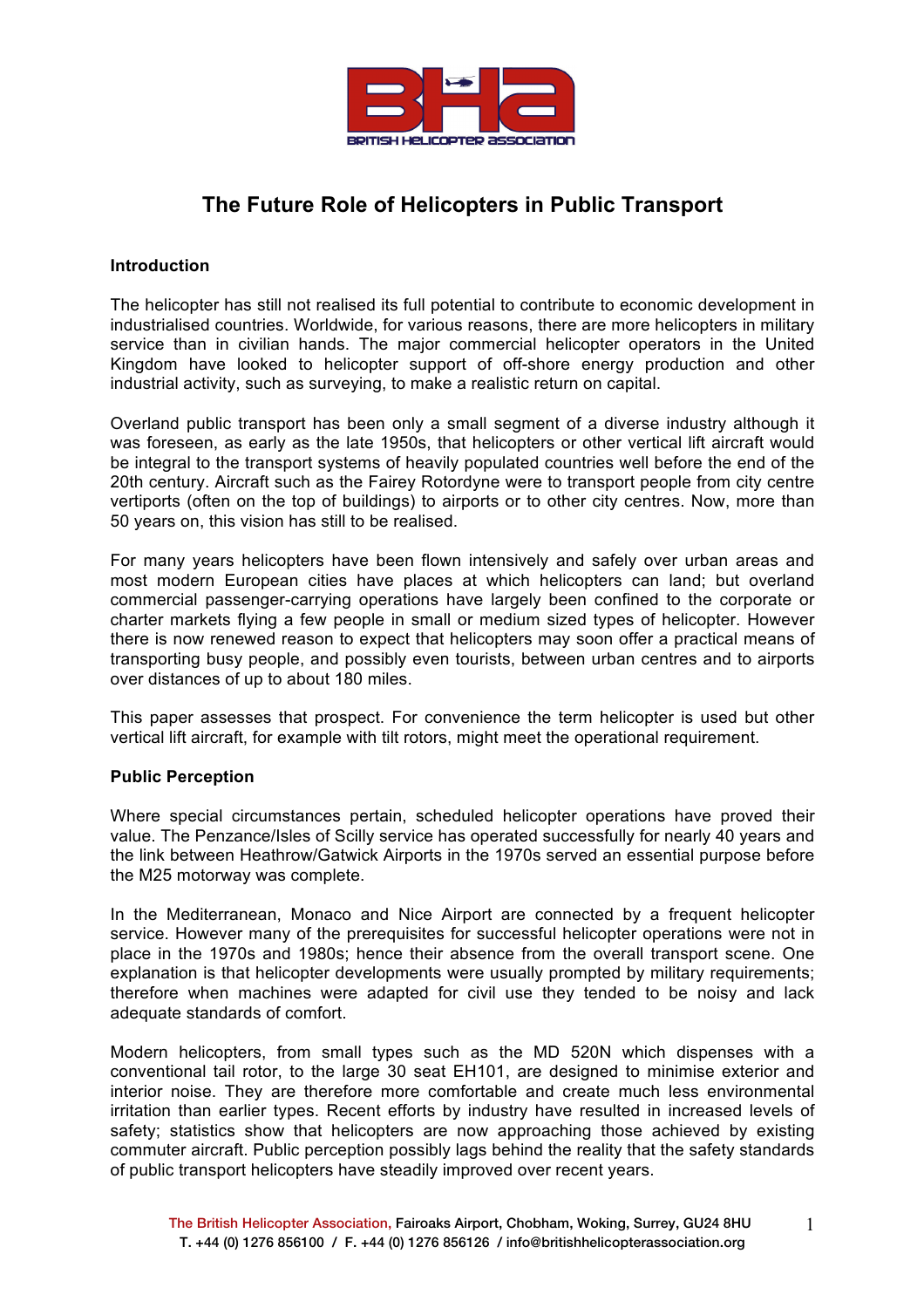

Over 300,000 passenger carrying flights per year take place in the UK sector of the North Sea in all weathers. These helicopters often operate in conditions unsuitable for fixed wing aircraft. Reliability standards have also improved considerably, in part due to the introduction of computerised monitoring systems to aircraft in flight. North Sea operators report reliability rates exceeding 98% throughout the year. Overland operations by professionally crewed helicopters can claim equally impressive figures for reliability and safety. Indeed, no member of the public on the ground in this country has ever been hurt as a result of a mishap to a helicopter in flight.

Public appreciation of the value of helicopters has also been enhanced in recent years due to their increasing use by the Police, Ambulance Service, HM Coastguard, on survey tasks, and in newsgathering throughout the country.

## **Environmental Impact**

The helicopter has had a far less favourable environmental image than it deserves. It has been perceived as noisy and obtrusive. In part this is due to the fact that military flights, which are often conducted at fairly low levels, form a disproportionately high percentage of helicopter traffic in many countries. Responsible civilian operators do all they can to encourage pilots to observe a Code of Conduct, which limits noise pollution.

The environmental impact of helicopters can thus be minimised so that they are no longer an irritant. A modern helicopter being flown in a considerate manner over a congested urban area at 1,500 feet is rarely heard above the ambient noise level, and even when it comes in to land, the noise has only a limited impact. The application of new technology, such as quieter rotor blades and the shrouded tail rotor, is further contributing to significant noise reduction.

The only infrastructure that a helicopter requires is a small area on which to land and, for poor weather operations, access into an air traffic control system. If properly planned and well-sited, such places can be found in most cities. Modern twin-engined helicopters can operate to performance Class I standards which means that, should an engine fail at any stage of flight, the helicopter can either land or fly away safely using the remaining engine. In any case, with the increasing reliability mentioned earlier, the chances of an engine failure are remote.

## **Economic Factors**

Helicopters are complex machines which may never be cheap, but in relation to other means of transport they can be time efficient and economically viable. They use space which is not available to other means of transport, and infrastructure costs are small.

Although major new airport developments in most western countries are under consideration, the available runway space will be strictly rationed. At the same time there will be increasing congestion on motorways, other roads to airports and those in city centres. The helicopter can overcome these problems by flying over traffic jams and into airports with fewer air traffic constraints than fixed wing operations. The economic case for using helicopters will become stronger, hence more and more people will wish to fly in them.

Two complementary studies are of interest in this respect. European helicopter manufacturers are cooperating on 'Helitrans' which aims to demonstrate the role that vertical take-off and landing aircraft could play to relieve Europe's congested transportation system.